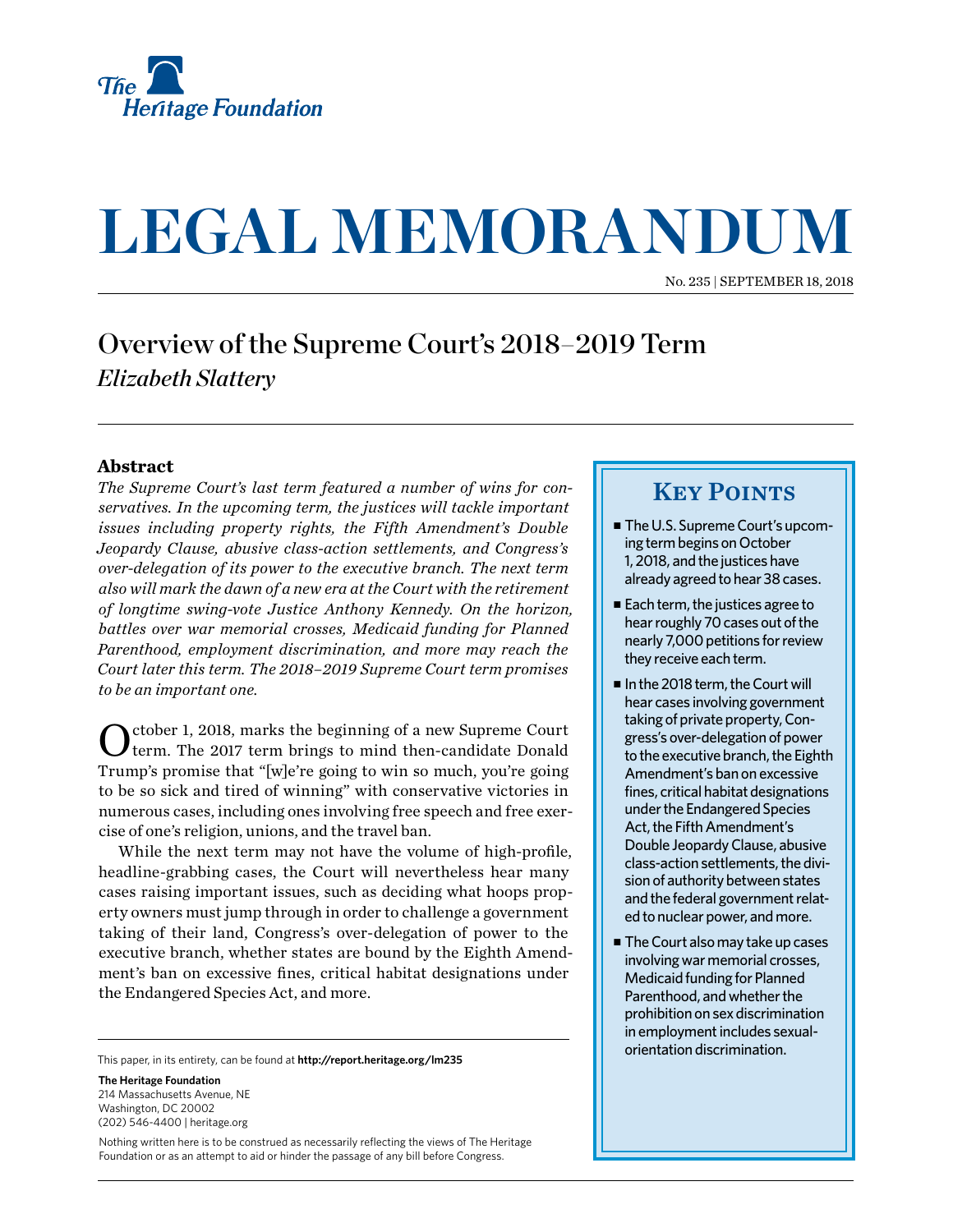This term will also mark the dawn of a new era at the Court, with the departure of longtime swingvote Justice Anthony Kennedy and the possible confirmation of Judge Brett Kavanaugh. In the past 20 years, many of the highest-profile cases came down to Kennedy. He was in the majority in 90 percent of cases decided by a vote of 5–4 in the past five years, and 75 percent for the past 20 years. Though he once said "the cases swing, I don't," litigators have spent the past two decades angling for Kennedy's vote. Indeed, Jeffrey Rosen, a law professor and head of the National Constitution Center, dubbed any brief that sought to curry favor by citing Kennedy's previous opinions as a "Kennedy brief." Only time will tell how Kennedy's retirement will change the Court.

Each term features plenty of cases involving legal housekeeping issues, such as when lawsuits must be filed to be timely and how cases must be litigated or settled. Generally, the Supreme Court does not consider major legal issues until such matters have been considered by the lower courts. After the Court does address a major legal issue, its decision may lead to a host of related questions on which the lower courts, the academy, the media, and Congress have the opportunity to reflect and opine. For example, in *Masterpiece Cakeshop v. Colorado Civil Rights Commission*, the Court held that the state commission's hostile treatment of a baker who declined to make a custom cake for a gay wedding violated the Free Exercise Clause of the U.S. Constitution. The Court did not, however, reach the heart of the conflict, which is whether a business owner may assert a religious exemption to a state law that forbids discrimination based on sexual orientation in public accommodations. There are numerous other cases pending in state and lower federal courts that may bring this very issue back to the Court. And, in fact, the owner of Masterpiece Cakeshop has once again been hauled before the state commission for declining to make a cake for a gender-transition party.

Another example of a Supreme Court decision opening up more issues came in *Janus v. American Federation of State, County, and Municipal Employees, Council 31*, in which the Court struck down on First Amendment grounds many states' practice of forcing public-sector employees who opt out of union membership to pay "agency fees" to the union. A number of lawsuits have been filed seeking reimbursement of agency fees non-members were forced to pay, challenging the tactics unions use to prevent

members from leaving, and directly attacking exclusive representation laws. With cases cropping up all over the country, this is an area of the law to watch.

Now the focus turns to the 2018–2019 term.

## **Cases on the Supreme Court's 2018–2019 Docket**

On average, the Court hears approximately 70 cases out of the roughly 7,000 petitions for review it receives each term. It has already agreed to hear 38 cases and will add more to the schedule at its long conference in September. Eleven cases have been set for oral argument in October, and many more will be scheduled in the coming months. The upcoming term is shaping up to be an important one, with cases involving deciding what hoops property owners must jump through to challenge a government taking of their land, Congress's over-delegation of power to the executive branch, the Fifth Amendment's Double Jeopardy Clause, abusive class-action settlements, whether states are bound by the Eighth Amendment's ban on excessive fines, and critical habitat designations under the Endangered Species Act, among others.

*Weyerhaeuser Company v. U.S. Fish and Wildlife Service***.** Under the Endangered Species Act, the Secretary of the Interior may designate privately owned land as "critical habitat" for an endangered species if it is deemed "essential to the conservation of the species." Such a designation carries with it a number of use restrictions and regulatory burdens. What happens when the government has designated land as critical habitat, but the endangered species does not and cannot inhabit that land?

In *Weyerhaeuser*, the Fish and Wildlife Service designated more than 1,500 acres of private land in St. Tammany Parish, Louisiana, as "critical habit" of the endangered dusky gopher frog. Yet for nearly 50 years, these frogs have not been found outside Mississippi and, in fact, they could not survive on the property in Louisiana without significant and costly changes. The Fish and Wildlife Service acknowledges that this designation could result in the property owners' loss of \$34 million in future developments over the next 20 years.

A federal district court deferred to the Service and upheld the designation, although the judge called it "remarkably intrusive." A panel of the U.S. Court of Appeals for the Fifth Circuit agreed (over the dissent of one judge) that the Service was entitled to deference and upheld its "reasonable" conclusion that the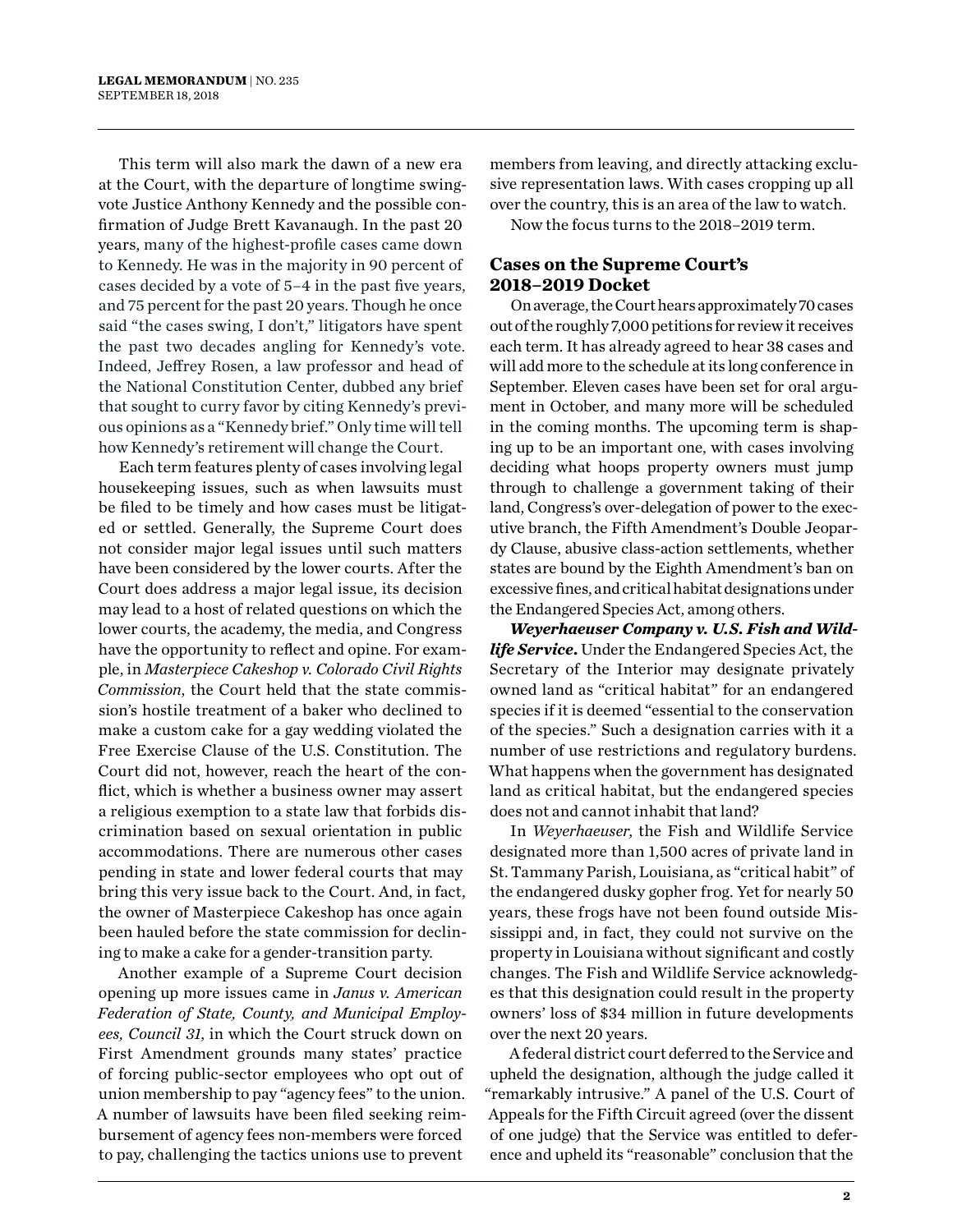designation was "essential" to conservation—despite the fact that the frog does not inhabit the land. When the full Fifth Circuit denied review, six judges dissented, with Judge Edith Jones writing that the Endangered Species Act's text and history make clear that since the dusky gopher frog could not survive on the property, that land cannot not be deemed habitat for the frog, much less "critical habitat."

At the Supreme Court, the owners argue that the Endangered Species Act unambiguously requires habitability for critical habitat designation and that the lower court's ruling expands the scope of the Act by making it easier to designate uninhabited land as "critical habitat."

*Gundy v. United States***.** Article I of the Constitution vests "[a]ll legislative Powers" in Congress. On paper, Congress is prohibited from delegating legislative functions to the executive branch. But in practice, Congress delegates quite a bit of its authority to executive branch officials and administrative agencies. Despite the Constitution's clear division of power, to date, the Supreme Court has struck down only *two* statutes as unconstitutional delegations of authority, both in 1935.

The Court has determined that delegations of authority do not violate the non-delegation doctrine as long as Congress specifies an "intelligible principle" to guide the agency or official in exercising discretion to make law. *Gundy* involves Congress' delegation of authority to the attorney general to decide whether and how to retroactively apply the Sex Offender Registration and Notification Act of 2006 (SORNA), which requires sex offenders to register in every jurisdiction where they live, work, or go to school. Congress delegated to the attorney general the power to determine how, when, and if the law's registration requirements would apply to sex offenders convicted before SORNA became law.

Herman Gundy is a pre-SORNA sex offender who drugged and raped an 11-year-old girl and was charged with failing to register as a sex offender after his release in 2012. There is no denying that he committed the kind of horrendous and predatory crime that illustrates why SORNA's registration requirement is necessary for public safety. But Gundy argues that Congress went too far in granting unfettered authority to the attorney general, an executive branch official, to decide whether and how to apply a law that carries criminal sanctions to an estimated 500,000 individuals.

This is not the first time the Court has considered the constitutional problem SORNA poses. In *Reynolds v. United States* (2012), Justices Antonin Scalia and Ruth Bader Ginsburg expressed concerns about the constitutionality of SORNA's delegation of authority. And when he was still on the Tenth Circuit, Neil Gorsuch in *United States v. Nichols* (2015) highlighted the separation of powers problem with this delegation in which Congress has authorized the attorney general to effectively write the law and then enforce it.

*Knick v. Township of Scott, Pennsylvania***.** The ability to decide who is allowed on your property is central to the right to own property. The Township of Scott, Pennsylvania, passed an ordinance requiring all cemeteries on public or private land to be open and accessible to the public during the day. The ordinance also authorizes enforcement agents to enter and inspect private property within the township to determine the presence of a cemetery, and it provides for up to \$600 in fines per violation.

Rose Mary Knick owns 90 acres in the township and maintains that there is no evidence of the existence of a cemetery on her property. Nevertheless, enforcement agents entered her property and found stones that they determined are grave markers. The township then issued a notice requiring Ms. Knick to open her property to the public during daylight hours, upon threat of daily fines. She filed a complaint in state court for a taking of her property, but the court declined to rule until the township filed an enforcement action. She then filed suit in federal court, alleging a Fifth Amendment violation, among other claims. The federal district court dismissed her takings claim as unripe, and the Third Circuit affirmed.

There are two procedural hurdles a property owner must clear to adjudicate a takings claim: First, the government action that "took" the property must have caused a clear and final injury to the property, and second, under *Williamson County Regional Planning Commission v. Hamilton Bank* (1985), the property owner must first seek and be denied compensation for a taking in state court before bringing the claim in federal court. At the Supreme Court, Ms. Knick argues that her takings claim was ripe when township agents entered her property pursuant to the ordinance. *Williamson County* effectively bars the doors to federal court for property owners asserting takings claims—particularly in light of preclusion rules that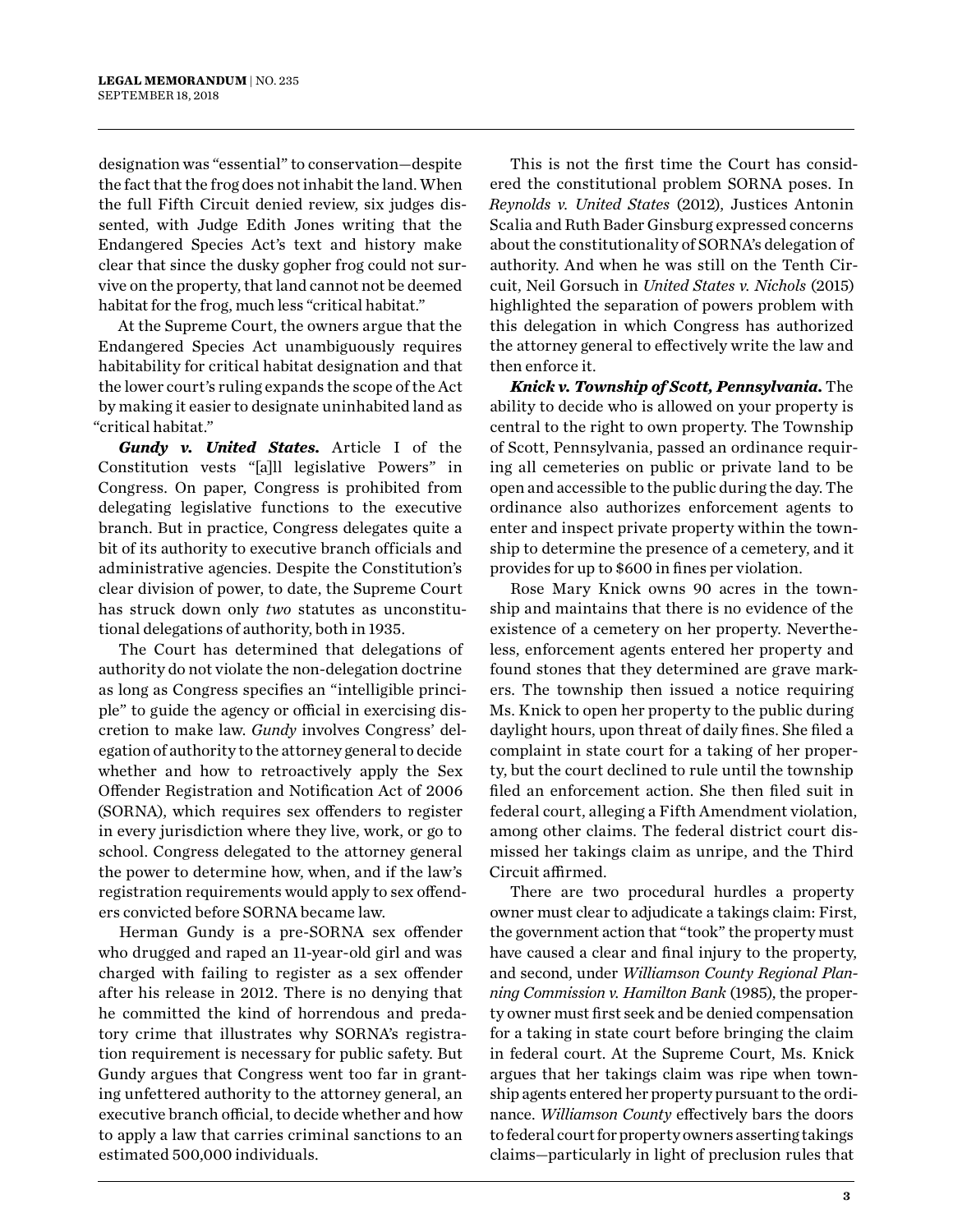prevent re-litigating in federal court claims that have been decided in state court. Further, she contends, the state litigation requirement wastes time and money and that takings in violation of the U.S. Constitution should be challengeable in federal court.

*Virginia Uranium, Inc. v. Warren***.** Dating back to the early 19th century, the Supreme Court has held that under the Supremacy Clause, state laws that conflict with federal laws are preempted, or "without effect." Over the years, the Court has developed a number of preemption doctrines, including express, field, and implied or conflict preemption. In the case of nuclear safety concerns, the Atomic Energy Act of 1946 sets out the division of regulatory authority between states and the federal government over nuclear materials. The federal government has occupied the field regarding nuclear safety—which means *only* the federal government may regulate activities dealing with radiological safety, but states are free to regulate other activities, such as uranium mining.

In *Pacific Gas & Electric Co. v. State Energy Resource Conservation & Development Commission* (1983), the Supreme Court held that courts may look at a state's rationale for regulation to determine if it treads on federal authority. In the late 1970s, the largest uranium deposit in the United States (known as Coles Hill) was discovered in Pittsylvania County, Virginia. In 1982, the state banned uranium mining while a state commission studied the potential environmental, health, and safety implications of uranium development at Coles Hill, particularly relating to milling uranium ore and waste disposal. Efforts to repeal the ban stalled in the Virginia Assembly in 2013.

Virginia Uranium—a company formed by the families that own Coles Hill—sued in federal court, arguing that the federal Atomic Energy Act preempts Virginia's ban on uranium mining because it is based on radiological safety concerns. The district court held that the Act does not prohibit regulation of uranium mining and declined to evaluate the purpose underlying the ban. The Fourth Circuit agreed, over the dissent of Judge William Traxler. In addition to pointing out that the state concedes the ban was enacted due to radiological safety concerns, Judge Traxler explained that it frustrates the Atomic Energy Act's goal of encouraging private-sector participation in the development of nuclear energy. Virginia Uranium argues at the Supreme Court that the Atomic Energy Act clearly pre-empts state laws enacted to regulate radiological safety and that Virginia's ban

frustrates the federal government's goal of promoting production and use of nuclear power.

*Frank v. Gaos***.** The *cy pres* doctrine allows a court to rewrite a charitable trust if it would be illegal or impossible to carry out the trust's purpose. Under this doctrine, the funds will be redirected to another purpose "cy près comme possible" (as near as possible) to the trust's purpose. For example, in *Jackson v. Phillips* (1867), a court relied on *cy pres* to redirect funds from a trust created to support the abolition of slavery to instead support the education of freed slaves after slavery had been abolished. In recent decades, *cy pres* has migrated into the world of class actions, leading to defendants and class attorneys selecting third parties to receive settlement proceeds instead of class members.

Paloma Gaos filed a putative class action against Google for disclosing users' search terms to third parties, alleging violations of privacy, the Stored Communications Act, and other claims. Her action was consolidated with another similar suit bringing the estimated class size to 129 million Google users. Google agreed to settle for \$8.5 million—with \$2.125 million going toward attorney's fees, \$1.075 million for administrative costs and "incentive payments" for the named plaintiffs, and \$5.3 million paid to six *cy pres* recipients because it would be impractical to distribute settlement proceeds to the entire class. The *cy pres* recipients—who agreed to use the funds to promote awareness about digital privacy—included the class attorneys' colleges and organizations to which Google already donates.

Class members Ted Frank and Melissa Holyoak objected to the district court's approval of the settlement. A panel of the Ninth Circuit upheld the settlement, finding that a district court may approve classaction settlements in which class members receive no compensation if the settlement is "free, adequate, and free from collusion." Judge John Wallace dissented in part, writing that the district court should ensure that class attorneys' prior affiliations did not influence the selection of *cy pres* recipients, such as their *alma maters*. At the Supreme Court, Frank and Holyoak argue that *cy pres*-only settlements are easily abused and violate Federal Rule of Civil Procedure 23(e), which mandates that courts may only approve "fair, reasonable, and adequate" settlements. They contend that a settlement that binds 129 million individuals—while providing the vast majority of class members with zero compensation—cannot meet the Rule 23 standard.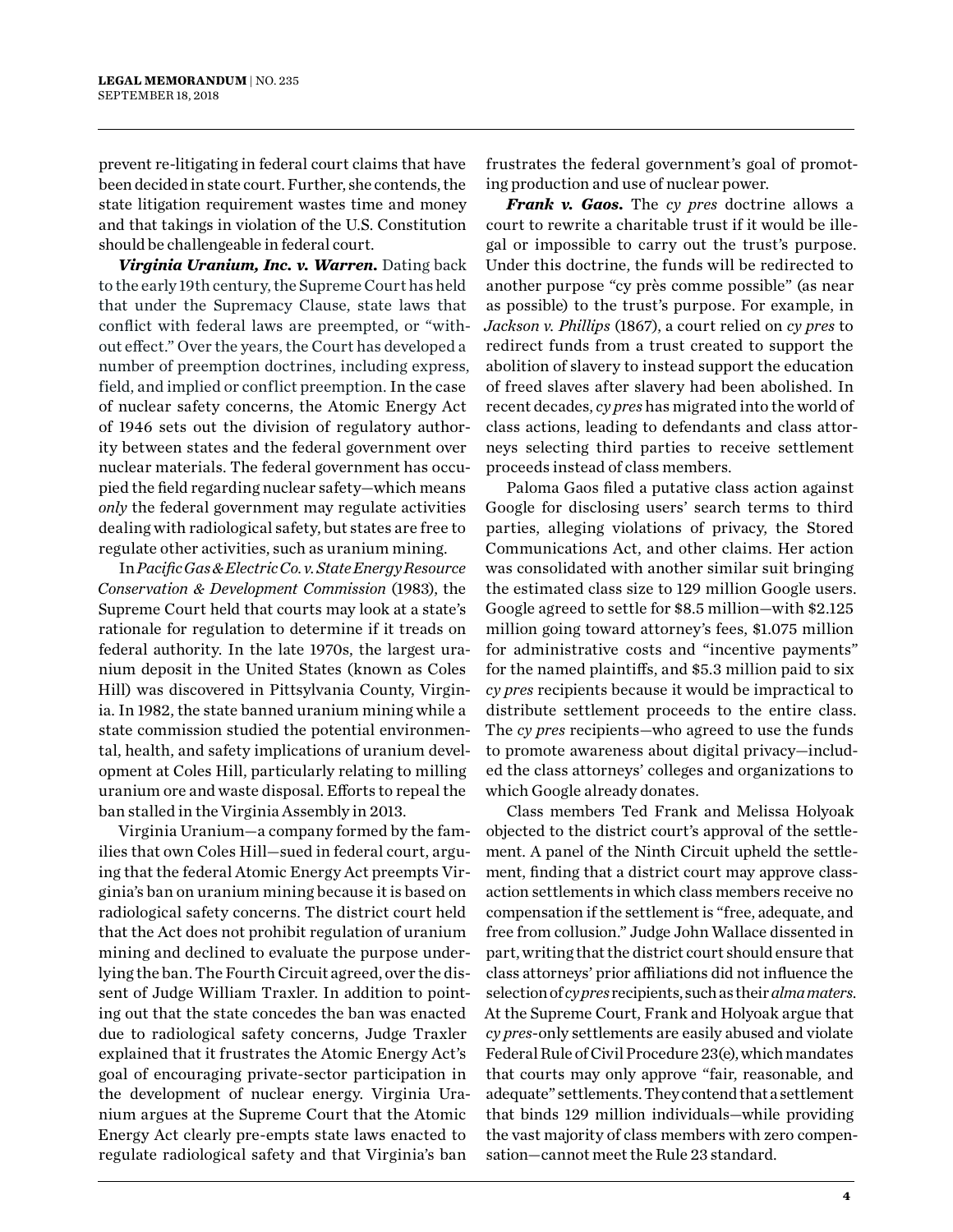*Gamble v. United States***.** The Fifth Amendment's Double Jeopardy Clause ("nor shall any person be subject for the same offence to be twice put in jeopardy of life or limb") guarantees that people may not be prosecuted more than once for the same crime. But the Supreme Court limited this guarantee when, in *Abbate v. United States* (1959) and *Bartkus v. Illinois* (1959), it determined that the Constitution does not prohibit dual prosecutions in state and federal court for the same conduct. The Court reasoned that because the states and the federal government are separate sovereigns, conduct that violates each sovereign's laws does not count as the "same offence" for purposes of the Double Jeopardy Clause.

When there were only a handful of federal crimes, successive prosecutions were rare. But today there are approximately 5,000 federal crimes and countless federal regulatory offenses, many of which overlap with state crimes. Given the proliferation of federal criminal law, opportunities for duplicative prosecutions abound. Terance Gamble, who had previously been convicted of a felony offense, was prosecuted by the State of Alabama for violating a state law barring felons from possessing firearms. He was simultaneously charged for the same offense under federal law.

Gamble was sentenced to one year for the state conviction and 46 months plus three years of probation for the federal conviction. He challenged the federal conviction on Double Jeopardy grounds, but the district and appeals courts held that the separate-sovereigns exception barred his claim. At the Supreme Court, he argues that the separate-sovereigns exception is inconsistent with the text and original meaning of the Double Jeopardy Clause, which was meant to protect people from successive prosecutions. In *Puerto Rico v. Sanchez-Valle* (2016), Justice Ruth Bader Ginsburg wrote a concurrence (joined by Clarence Thomas) noting that the separate-sovereign exception fails the Double Jeopardy Clause's objective of protecting individuals from the "harassment of multiple prosecutions."

*Timbs v. Indiana***.** Most people would probably be surprised to learn that not all of the guarantees in the Bill of Rights apply against state governments. Though the Supreme Court made it clear in *Barron v. Baltimore* (1833) that these rights only restricted the federal government, starting in the 1920s, the Court began incorporating provisions of the Bill of Rights against state governments through the Due Process Clause of the Fourteenth Amendment.

Today, like the federal government, states may not abridge free speech, establish official religions, engage in unreasonable searches or seizures, or take property without just compensation. The Eighth Amendment provides that "[e]xcessive bail shall not be required, nor excessive fines imposed, nor cruel and unusual punishment inflicted." While the Supreme Court has ruled that the prohibitions on excessive bail and cruel and unusual punishment apply against the states in *Schilb v. Kuebel* (1971) and *Robinson v. California* (1962), the Court has never held that the excessive fines clause applies to the states as well. The Court may soon resolve the issue in *Timbs*.

Tyson Timbs pleaded guilty to dealing heroin. He was sentenced to one year in home detention, five years of probation, and was ordered to pay \$1,200 in police, court, and other costs. Although he faced a potential fine of \$10,000, the court declined to impose one. He now challenges the State of Indiana's attempt to civilly forfeit the car he was driving when he was arrested. A state trial court found forfeiture of the car (a Land Rover with an estimated value of \$40,000) would be "grossly disproportionate" (four times the potential monetary fine that the court could have imposed) in violation of the Eighth Amendment's Excessive Fines Clause. On appeal, the state supreme court declined to impose this prohibition against Indiana, noting that the U.S. Supreme Court has never incorporated the Excessive Fines Clause against the states. At the U.S. Supreme Court, Timbs contends that the Excessive Fines Clause should be incorporated through the Fourteenth Amendment's Due Process Clause and applied against the states because it is deeply rooted in our nation's legal history, just like the other Eighth Amendment prohibitions.

#### **Cases on the Horizon**

Attempting to predict what the Supreme Court will or will not do is always a gamble. The Court receives roughly 7,000 petitions for review each term, and the justices agree to hear fewer than 1 percent of those cases. That having been said, the following cases have a good chance of being reviewed by the Supreme Court in the near future.

*The American Legion v. American Humanist Association/Maryland-National Capital Park and Planning Commission v. American Humanist Association***.** Though the First Amendment's text is straightforward ("Congress shall make no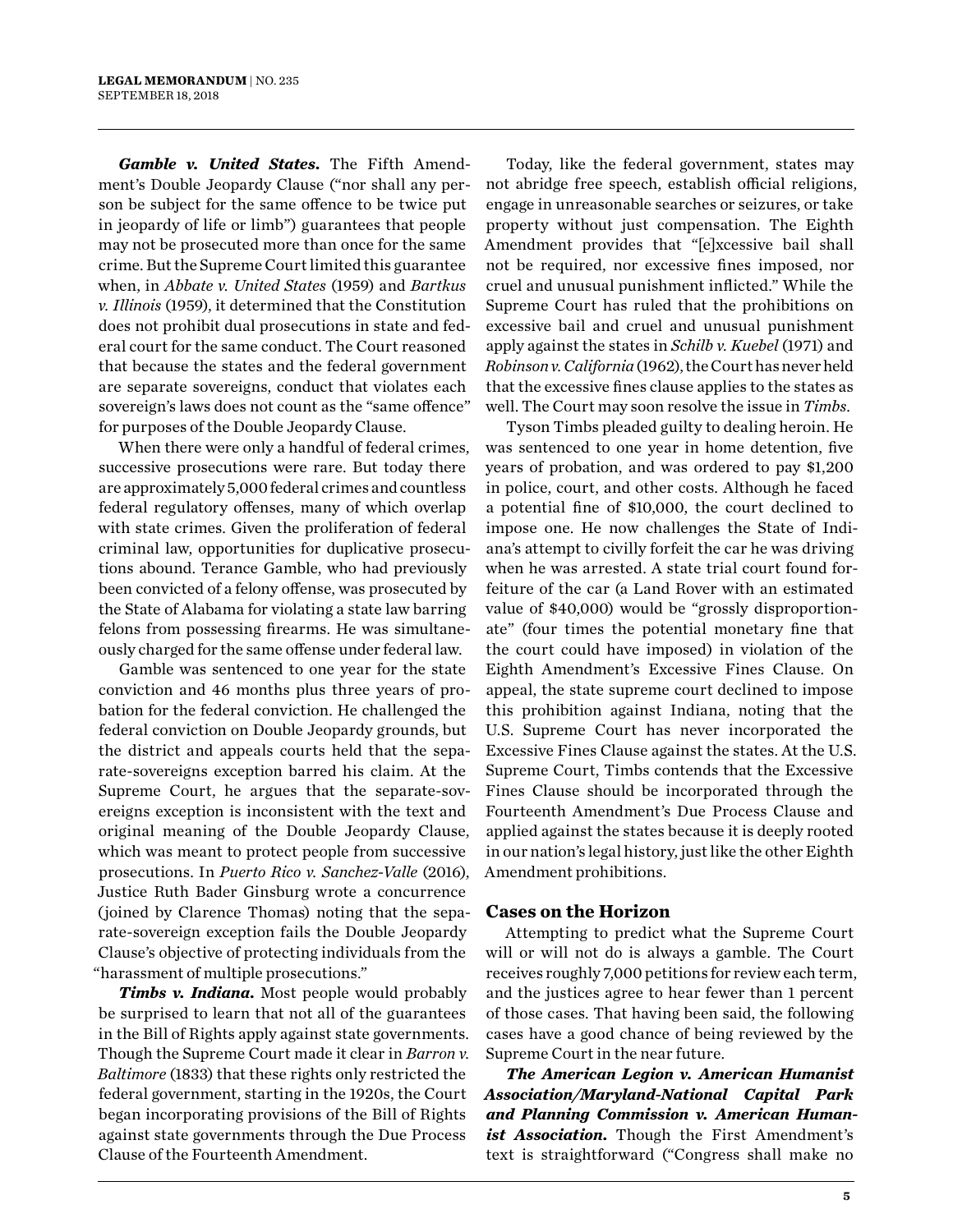law respecting an establishment of religion"), the Supreme Court's Establishment Clause jurisprudence is anything but clear. To determine if a government action amounts to an establishment of religion, the Court has developed a number of tests, by, for example, looking at how such actions were treated by the Framers at the time the Establishment Clause was ratified or looking for the primary purpose behind or effect of a government action, whether that action constitutes an endorsement of religion, whether it involves excessive entanglement by the government with religion, and whether it is unduly coercive to non-believers.

When it comes to the constitutionality of passive displays on government property, such as the Ten Commandments, Christmas decorations, and war memorials with crosses, the lower courts are divided about how and when to apply the various tests that the Supreme Court has applied in past cases, leading to widely inconsistent results. In *The American Legion*, the Fourth Circuit ruled that a 93-yearold war memorial in Bladensburg, Maryland, that includes a 40-foot cross violates the Establishment Clause. The panel concluded that the size and prominence of the cross conveys government endorsement of Christianity. Chief Judge Roger Gregory dissented, rebuking the majority's categorical approach that would render any large cross on public land unconstitutional. He pointed out that displays on government property may incorporate religious elements if they serve a legitimate secular purpose, such as honoring local soldiers who fought and died in World War I. Other appeals courts have considered history and context when reviewing the constitutionality of similar memorials that include a cross. This case presents the Supreme Court with an opportunity to bring some much-needed clarity to its Establishment Clause jurisprudence.

*Andersen v. Planned Parenthood of Kansas and Mid-Missouri/Gee v. Planned Parenthood of Gulf Coast***.** The Medicaid Act's "free choice of provider" provision allows Medicaid recipients to obtain medical care from a qualified provider of their choice, unless that provider is unfit to provide medical services. Most states have provider agreements with Planned Parenthood, which allow Medicaid recipients to receive non-abortion services at Planned Parenthood clinics.

Following the release of videos that raised disturbing allegations of Planned Parenthood profiting

from the sale of organs from aborted babies, several states including Arkansas, Kansas, and Louisiana sought to cancel their agreements with the abortion giant. Some Medicaid recipients sued, and the main legal issue is whether they have a judicially enforceable right to select their health care provider.

Under 42 U.S.C. § 1396a(a)(23)(A), state Medicaid plans must "provide that…any individual eligible for medical assistance (including drugs) may obtain such assistance from any institution, agency, community pharmacy, or person, qualified to perform the service or services required…who undertakes to provide him such services." In reviewing the Arkansas case, the Eighth Circuit concluded that a law directing officials to take an action (which § 1396a(a)23(A) does) does not create an individual entitlement that is enforceable in court. Further, the court held, it is not clear Congress intended to create an individual right to challenge the disqualification of a health care provider, and Congress's unambiguous intent is a prerequisite for the lawsuit to move forward. In the Kansas and Louisiana cases, the Tenth and Fifth Circuits reached the opposite conclusion, holding that federal law affirmatively requires states to allow Medicaid recipients to choose their providers. Louisiana and Kansas both have asked the Supreme Court to take up this issue.

*Altitude Express Inc. v. Zarda***.** Title VII of the Civil Rights Act of 1964 prohibits employers from "discriminat[ing] against any individual with respect to compensation, terms, conditions, or privileges of employment, because of such individual's race, color, religion, sex or national origin." During the Obama Administration, the Equal Employment Opportunity Commission began interpreting Title VII's prohibition on sex discrimination to include sexual orientation. Congress has never amended the statute to include sexual orientation as a protected class, and the Supreme Court has never ruled on the issue.

Until recently, all the federal appeals courts had ruled against extending Title VII sex discrimination to include discrimination on the basis of sexual orientation. But in *Hively v. Ivy Tech Community College* (2017), the Seventh Circuit concluded that Title VII extends to sexual-orientation discrimination. Applying the Supreme Court's 1989 *Price Waterhouse v. Hopkins* ruling that sex discrimination includes gender stereotyping, the *en banc* Seventh Circuit held that sexual-orientation discrimination is indistinguishable from sex stereotyping. The Second Circuit